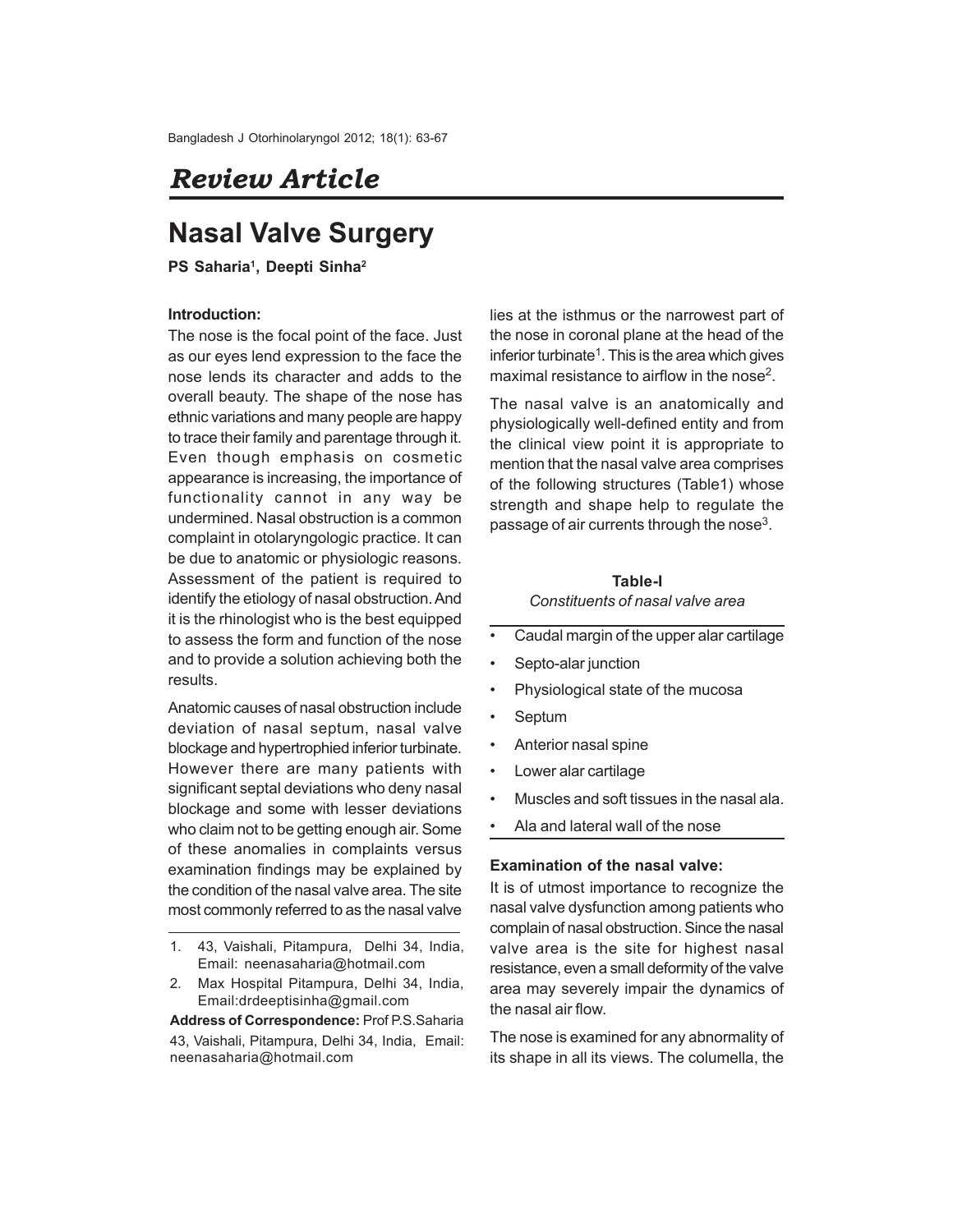#### Bangladesh J Otorhinolaryngol Vol. 18, No. 1, April 2012

nasal base and the condition of the caudal septum in relationship to the nasal valve is evaluated. The tip of the nose is evaluated and the membranous septum, nasal floor, the valve region are checked for any improvement in the air flow. As an example, in old age, where the musculature is lax and the patients are edentulous, the columella and the tip, both may droop down to cause nasal obstruction but when one lifts the tip, the nose opens up.

The Cottles' manoeuvre is useful in identifying nasal valve obstructions. When the ala is pulled laterally upward, the airway improves: a positive Cottles' maneuver indicates a problem with nasal valve. In case a change in airflow is seen, then strengthening of the lateral wall may be indicated. Instruct the patient to breathe in quickly and check for any nasal collapse. To further test the nasal valve, the lateral wall is lifted with a flat instrument and wall checked for any change in the airflow. During testing exaggerated nasal breathing should be avoided as even the normal nasal valve collapses during exaggerated respirations.

A detailed intranasal examination with and without decongestion should be performed using anterior rhinoscopy and nasal endoscopy. By placing the nasal endoscope at the entrance to the nasal cavity in front of the nasal valve area, the functional status of the valve area can be assessed. Check for the collapse of the alar cartilages during normal and forced inspiration in a physiological position without deforming the nares. Inspect this area for any scar tissue in post-traumatic or operated cases.

Rhinomanometry permits objective assessment of the valvular pathophysiology but it is available in very few centers.

A nasal symptom score is filled by patients so that preoperative and post-operative results can be evaluated.

.

To illustrate a case in which nasal valve area was operated to achieve a satisfactory airway is being presented. L K, a 24-year-old male presented with history of left nasal obstruction after an accident injury sustained a few years back[Figure: 1]. The sharpness of the pyriform aperture was palpable. Cottles test was positive and airway improved on lifting the left lateral nasal wall. The patient was taken up for surgery under local anesthesia. An incision was made in the left lateral wall till the frontal process of left maxilla. A cartilage graft measuring .75x2 cm was taken from septum and inserted into the pocket. Thus the patient got a firm lateral wall that did not collapse [Figure: 2].



**Figure 1:** *Preoperative photo*



**Figure 2:** *Postoperative photo: Nasal valve opened*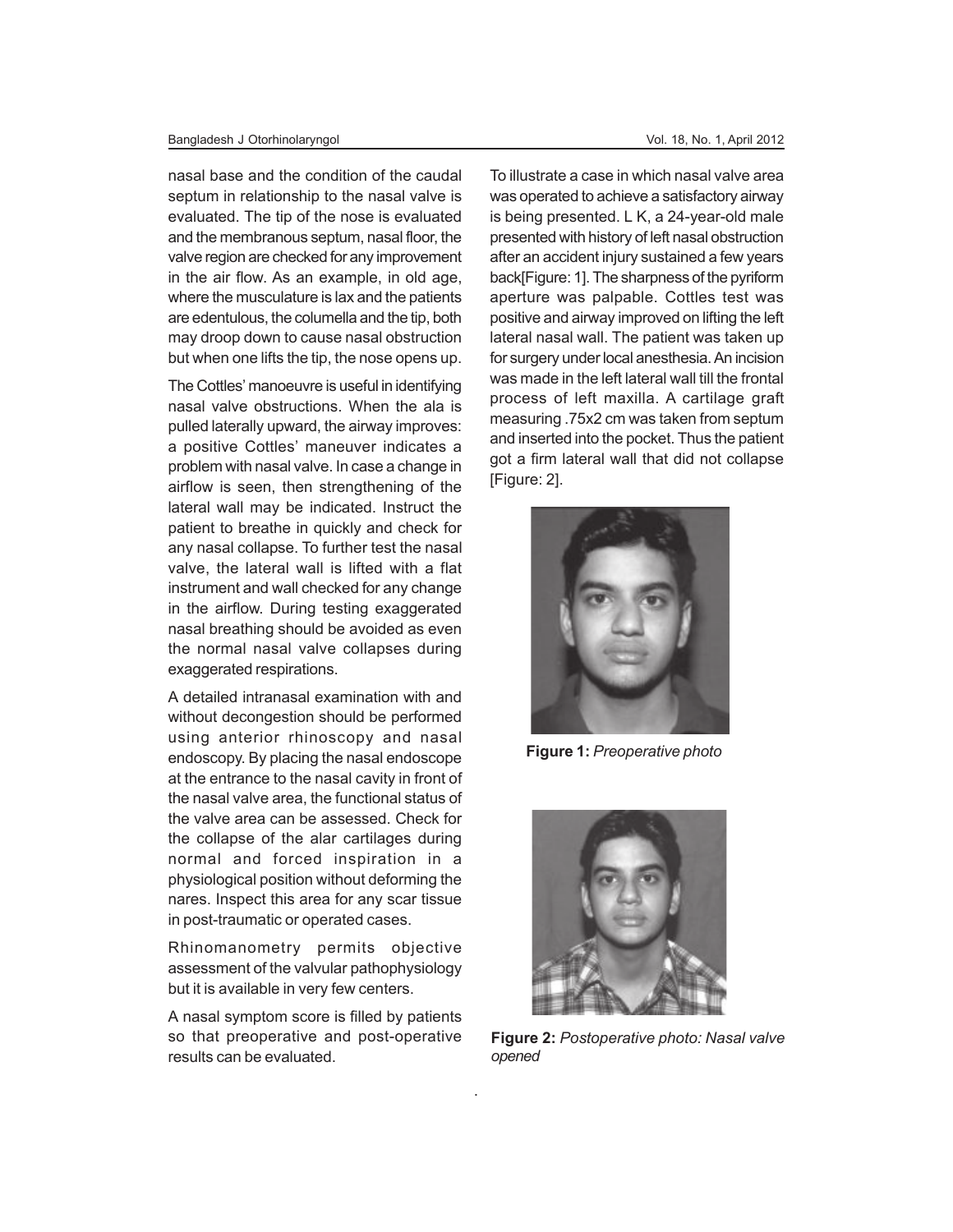#### **Discussion:**

The nasal valve was first described by Mink in 1903 as a slit like opening between the lower border of the upper alar cartilage and the nasal septum<sup>4</sup>. The upper alar cartilages are attached with the process dorsalis of the nasal septum at an angle of 10-15 degrees. It is the narrowest part of the nasal airway. This angle is considered to be important for the patency of the nose<sup>5</sup>. Patients with angles less than ten degrees typically have nasal obstructive symptoms. The normal cross sectional area of the nasal valve complex is 55 to 83 mm<sup>2</sup>.

The nasal valve complex can be split into the internal nasal valve area and external nasal valve. The internal nasal valve (INV) is a specific structure within the internal nasal valve area. In a study, updated the classic description of the INV by using endoscopic photo documentation<sup>6</sup>. They found six common subtypes: convex caudal border type, angle occupied by septal body, twisted caudal border, sharp angle, blunt angle and concave caudal border types. The sharp angle and convex caudal border types are the most like the classically described INV described by Mink. The study found that the angle occupied by the septal body was the most common subtype and that patients were not likely to have the same subtype in both nasal cavities. The external nasal valve is formed by the nasal vestibule caudal to the INV. The fibrofatty alar and lower lateral cartilage tissues make up the lateral and anterior borders along with the caudal septum and pyriform aperture.

The caudal dislocation of the nasal septum is a common example of distorted nasal valve area. It can be corrected surgically, not only to improve the airway but also to improve the shape of nasal base<sup>7</sup>. Turbinate hypertrophy can contribute to INV stenosis. This can be treated with nasal sprays and oral

.

antihistamines. The most common surgical procedure used to address INV stenosis is spreader graft implantation. This was originally described by Sheen in 1984 and has been used for both functional and cosmetic procedures. Spreader graft placement corrects the lack of dorsal support and helps restore a normal dorsal profile. The grafts can be placed via an open or closed approach. Cartilage is typically harvested from the septum and carved into 1-2 mm thick matchsticks that extend the entire length of the upper lateral cartilage. A submucosal pocket is created between the septum and the upper lateral cartilage. The grafts are sutured in place using horizontal mattress that goes through both upper lateral cartilages, grafts and the septum. Care should be taken to not pass through the underlying nasal mucosa since this could narrow the INV angle. Spreader grafts prevent development of nasal valve stenosis and can create a harmonious eyebrow-nasal tip line<sup>2</sup>.

Andre et al described endonasal placement of spreader grafts in 89 patients. They evaluated three different fixation techniques and found that creation of a "tight fitting tunnel" had the greatest post operative improvement<sup>8</sup>.

Nasal valve insufficiency is a troublesome entity whose aetiological factors can be congenital, iatrogenic trauma, accidental trauma or aging process<sup>9</sup>. The abnormalities thought to be responsible for the dysfunction of the area could be either a narrow valve because of structural changes in the area or a flaccid lateral wall, which collapses on inspiration or a combination of the above two factors. The airway collapse is explained by Poiseuille's law and Bernoulli's principle. Poiseuille's law states that fluid flow and resistance is related to the fourth power of the radius. Bernoulli's principle involves the changes in internal and external luminal pressure as it relates to fluid velocity. As air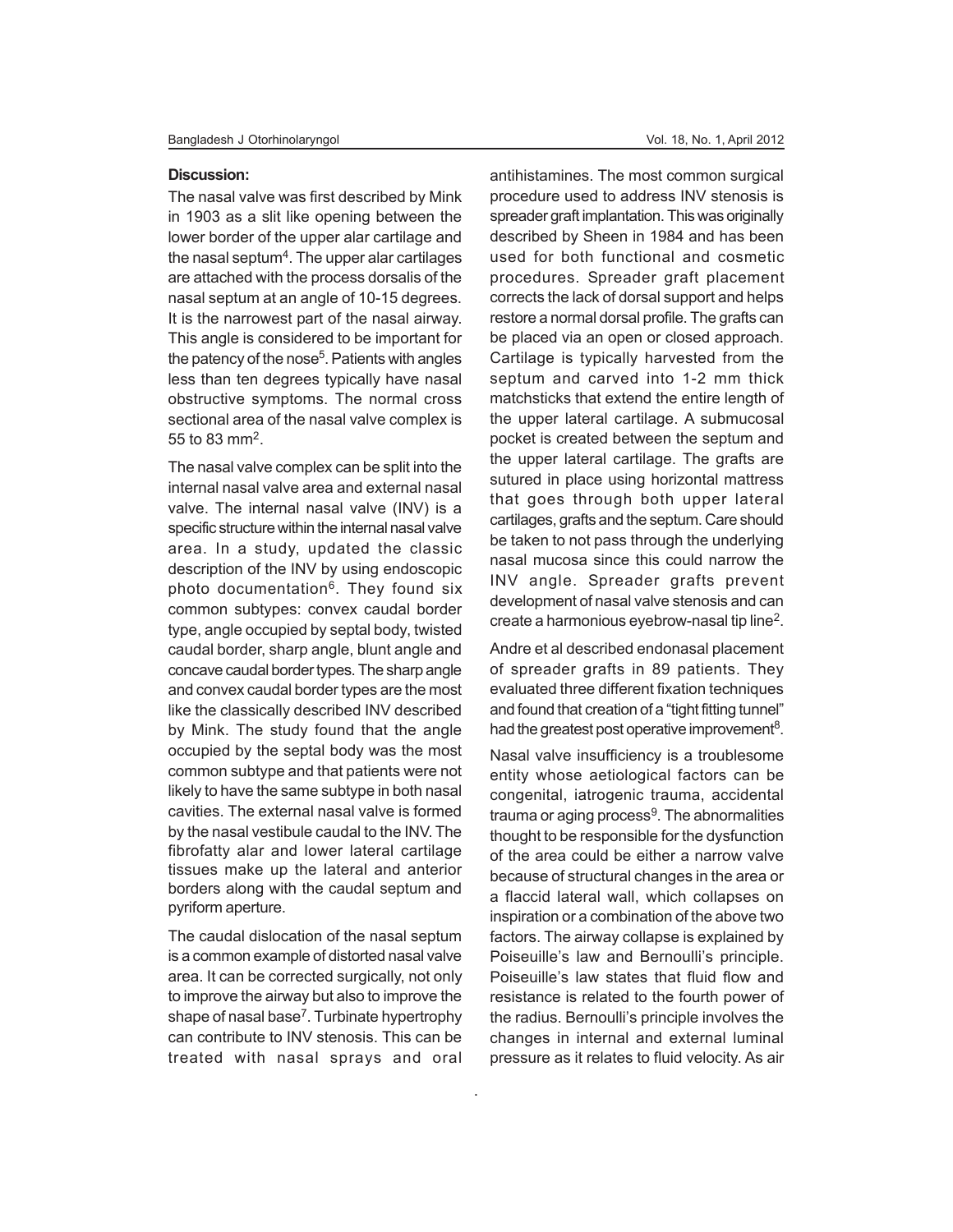travels through a narrow space, velocity increases, thereby decreasing the internal pressure which in turn causes collapse. This in turn explains why even small obstructions in this area are symptomatic.

Knowledge about the nasal valve helps the surgeon to provide a rational and systematic approach to a surgical procedure of the nose. A patient who undergoes surgery for the nose for cosmetic reasons shall also be content if his breathing is improved or preserved by recognizing the nasal valve and by avoiding any iatrogenic trauma to the area. The nasal valve surgery thus has to be an exact and precise procedure.

It is apparent that there is no single technique to solve every type of problem in the nasal valve area. The surgeon should deal with the individual components like nasal bones, nasal tip, anterior nasal spine, turbinates, vestibule and in fact the whole nasal valve in a precise manner and also locate the structural deformities which impair the nasal air flow and correct them accordingly. Innate sense of aesthetics and experience play a key role in surgical planning.

 A developmentally drooping tip or an acquired droop because of aging produces a flaccid collapse and deforms the nasal valve area $^{10}$ . The anatomical components involved in such deformities are the caudal margins of the nasal septum, the lower alar cartilages, the medial crurae and occasionally the anterior nasal spine which if corrected along with the tip rotation will facilitate the air flow and a clear nasal passage.

Though not common, but an injury to the frontal process of maxilla which contributes to the lateral nasal wall and provides attachment to the nasal cartilage, may cause collapse of the lateral wall and unless corrected, this would lead to a nasal valve distortion leading to nasal block during inspiration.

Distinguishing a narrow valve from a weak side wall with dynamic collapse is an important aspect of preoperative evaluation. The dynamic collapse is corrected by cartilage batten grafts to increase the side wall rigidity<sup>11</sup>.

The practice of nasal valve surgery along with septoplasty and rhinoplasty in cases where indicated will improve patient satisfaction and postoperative results. At the same time any trauma or narrowing of this area by excessive alar resection should be avoided.

### **References:**

- 1. Kenyon Guy S, Andrew Peter. Nasal valve surgery, in Rhinology and Facial Plastic Surgery, Springer 2009: 75: 79 – 81.
- 2. Behrbohm Hans, Tardy Jr M Eugene. In Essentials of Septorhinoplasty, Thieme 2003: 10: 06 – 11.
- 3. Sulsenti G, Palma P. The nasal valve area: structure, function, clinical aspects and treatment. Sulsenti's technic for correction of valve deformities Acta Otorhinolaryngol Ital 1989; 22: 1 – 25.
- 4. Mink PJ. Le Nez. Comme vie respiratorie. Presse Otolaryngol (Belg). 1903; 481 – 496.
- 5. Kern EB. Surgical approaches to abnormalities of the nasal valve. Rhinology 1978; 16: 165 – 189.
- 6. Murat Cem Mýÿman et al. Internal Nasal Valve: Revisited With Objective Facts. Otolaryngology–Head and Neck Surgery 2006; 134: 41 – 47.
- 7. Saharia PS. Septal cartilaginous defects and their correction, Indian Journal of Otolaryngol 1988; 40(1): 12 – 15.
- 8. Andre, RF et al. Endonasal Spreader Graft Placement as Treatment for

.